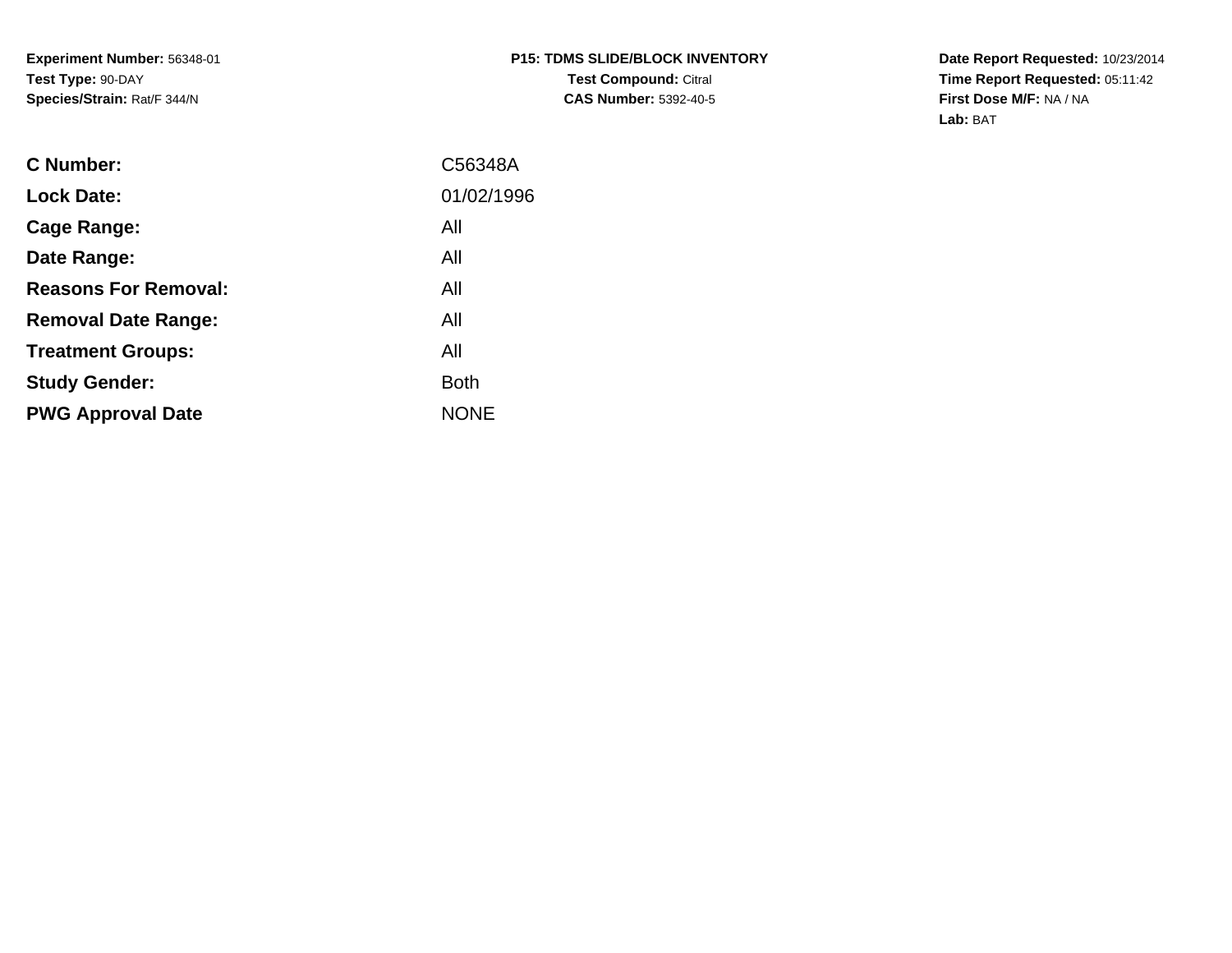## **P15: TDMS SLIDE/BLOCK INVENTORYTest Compound:** Citral **CAS Number:** 5392-40-5

**Date Report Requested:** 10/23/2014**Time Report Requested:** 05:11:42**First Dose M/F:** NA / NA**Lab:** BAT

| <b>SPECIES: Rat</b>  |                                 |                               | <b>STRAIN: F 344/N</b>   |                          |                             | <b>SEX: MALE</b> | <b>DOSE LEVEL: UNTREAT CONTROL</b> |
|----------------------|---------------------------------|-------------------------------|--------------------------|--------------------------|-----------------------------|------------------|------------------------------------|
| CID<br><b>NUMBER</b> | <b>INDIVIDUAL</b><br>ANIMAL NO. | <b>HISTO</b><br><b>NUMBER</b> | NMBR OF<br><b>SLIDES</b> | NMBR OF<br><b>BLOCKS</b> | <b>WET</b><br><b>TISSUE</b> |                  |                                    |
|                      | 00001                           | 9509021                       |                          |                          | Y N                         |                  |                                    |
| $\overline{2}$       | 00002                           | 9509022                       |                          |                          | Y N                         |                  |                                    |
| 3                    | 00003                           | 9509023                       |                          |                          | Y N                         |                  |                                    |
| 4                    | 00004                           | 9509024                       |                          |                          | Y N                         |                  |                                    |
| 5                    | 00005                           | 9509025                       |                          |                          | Y N                         |                  |                                    |
| 6                    | 00006                           | 9509026                       |                          | .                        | Y N                         |                  |                                    |
| $\overline{7}$       | 00007                           | 9509027                       |                          |                          | Y N                         |                  |                                    |
| 8                    | 00008                           | 9509028                       |                          |                          | Y N                         |                  |                                    |
| 9                    | 00009                           | 9509029                       |                          |                          | Y N                         |                  |                                    |

 IN MY OPINION THIS MATERIAL IS OF SUFFICIENT QUALITY TO BE RETAINED IN THECARCINOGENESIS REPOSITORY UNLESS THE MATERIAL IS MARKED WITH AN ASTERISK

REVIEWED BY REPOSITORY SUPERVISOR

10

<sup>00010</sup> <sup>9509030</sup> ................ ................ Y N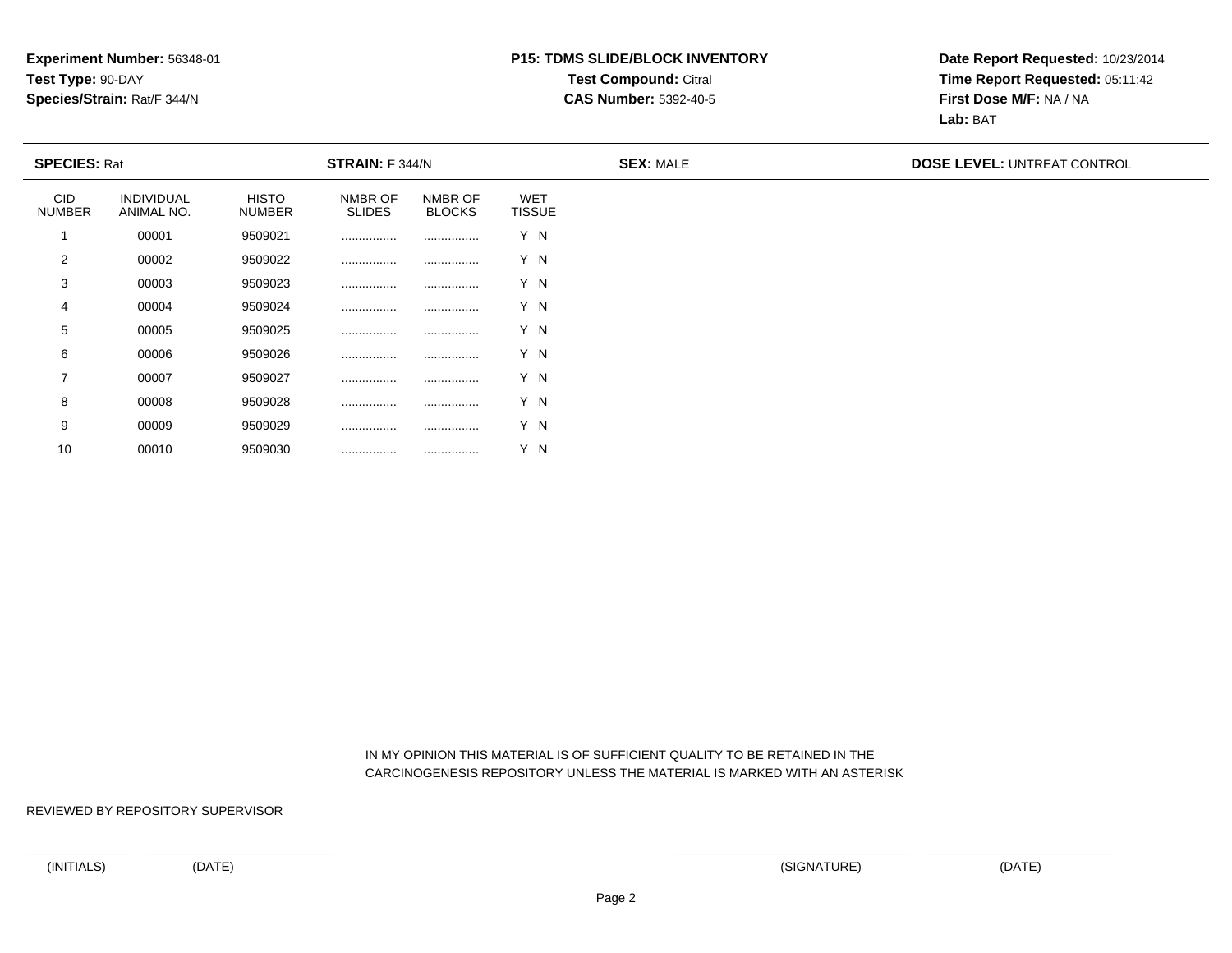## **P15: TDMS SLIDE/BLOCK INVENTORYTest Compound:** Citral **CAS Number:** 5392-40-5

**Date Report Requested:** 10/23/2014**Time Report Requested:** 05:11:42**First Dose M/F:** NA / NA**Lab:** BAT

| <b>SPECIES: Rat</b>         |                          |                               | STRAIN: F 344/N          |                          |                             | <b>SEX: MALE</b> | <b>DOSE LEVEL: VEHICLE CONTROL</b> |
|-----------------------------|--------------------------|-------------------------------|--------------------------|--------------------------|-----------------------------|------------------|------------------------------------|
| <b>CID</b><br><b>NUMBER</b> | INDIVIDUAL<br>ANIMAL NO. | <b>HISTO</b><br><b>NUMBER</b> | NMBR OF<br><b>SLIDES</b> | NMBR OF<br><b>BLOCKS</b> | <b>WET</b><br><b>TISSUE</b> |                  |                                    |
| 11                          | 00011                    | 9509031                       |                          |                          | Y N                         |                  |                                    |
| 12                          | 00012                    | 9509032                       |                          |                          | Y N                         |                  |                                    |
| 13                          | 00013                    | 9509033                       |                          |                          | Y N                         |                  |                                    |
| 14                          | 00014                    | 9509034                       |                          |                          | Y N                         |                  |                                    |
| 15                          | 00015                    | 9509035                       |                          |                          | Y N                         |                  |                                    |
| 16                          | 00016                    | 9509036                       |                          |                          | Y N                         |                  |                                    |
| 17                          | 00017                    | 9509037                       |                          |                          | Y N                         |                  |                                    |
| 18                          | 00018                    | 9509038                       |                          |                          | Y N                         |                  |                                    |
| 19                          | 00019                    | 9509039                       | .                        | .                        | Y N                         |                  |                                    |

 IN MY OPINION THIS MATERIAL IS OF SUFFICIENT QUALITY TO BE RETAINED IN THECARCINOGENESIS REPOSITORY UNLESS THE MATERIAL IS MARKED WITH AN ASTERISK

REVIEWED BY REPOSITORY SUPERVISOR

20

<sup>00020</sup> <sup>9509040</sup> ................ ................ Y N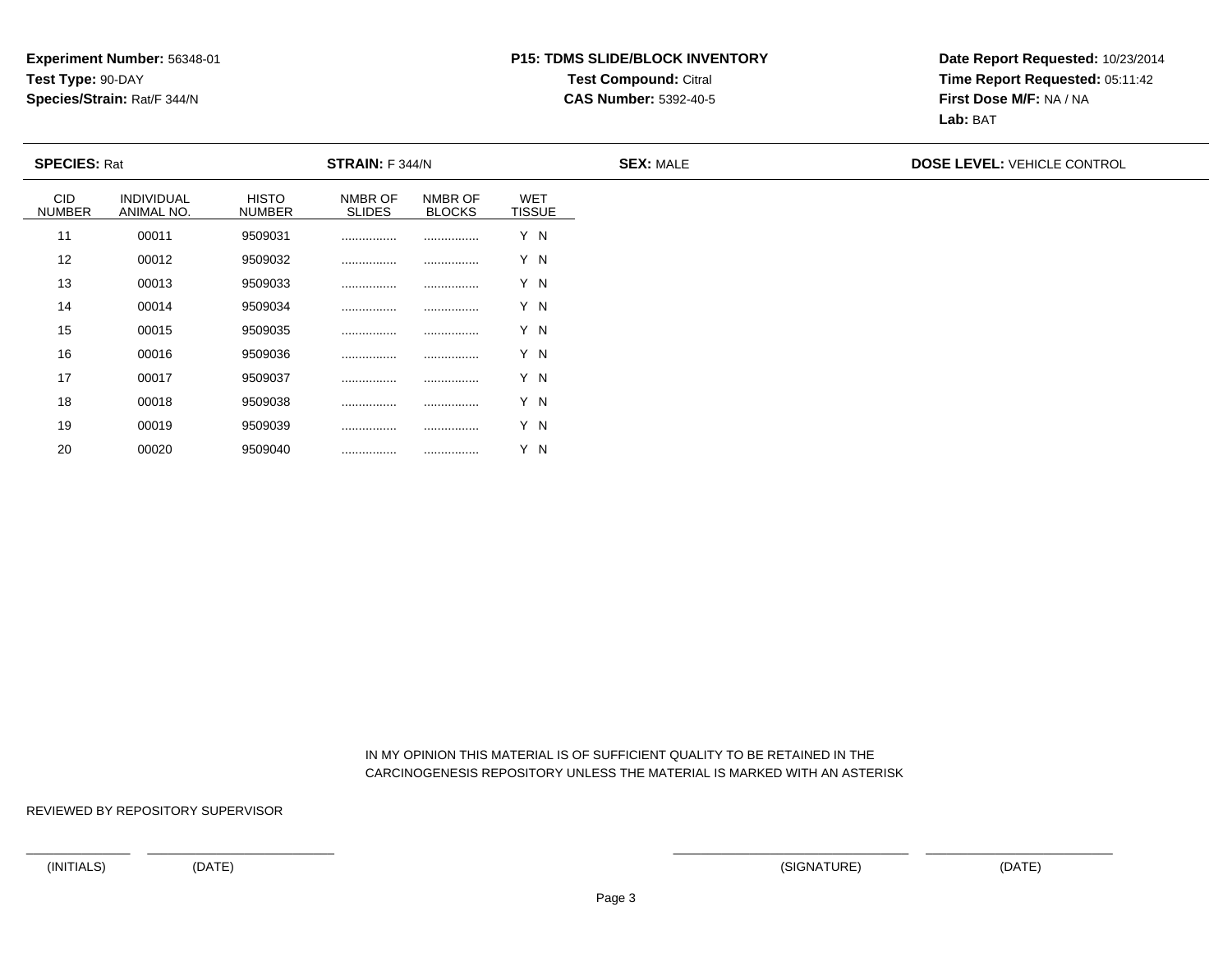## **P15: TDMS SLIDE/BLOCK INVENTORYTest Compound:** Citral **CAS Number:** 5392-40-5

**Date Report Requested:** 10/23/2014**Time Report Requested:** 05:11:42**First Dose M/F:** NA / NA**Lab:** BAT

| <b>SPECIES: Rat</b>         |                                 |                               | STRAIN: F 344/N          |                          |                             | <b>SEX: MALE</b> | DOSE LEVEL: 3900 PPM |
|-----------------------------|---------------------------------|-------------------------------|--------------------------|--------------------------|-----------------------------|------------------|----------------------|
| <b>CID</b><br><b>NUMBER</b> | <b>INDIVIDUAL</b><br>ANIMAL NO. | <b>HISTO</b><br><b>NUMBER</b> | NMBR OF<br><b>SLIDES</b> | NMBR OF<br><b>BLOCKS</b> | <b>WET</b><br><b>TISSUE</b> |                  |                      |
| 21                          | 00021                           | 9509041                       |                          |                          | Y N                         |                  |                      |
| 22                          | 00022                           | 9509042                       |                          |                          | Y N                         |                  |                      |
| 23                          | 00023                           | 9509043                       |                          |                          | Y N                         |                  |                      |
| 24                          | 00024                           | 9509044                       |                          |                          | Y N                         |                  |                      |
| 25                          | 00025                           | 9509045                       |                          |                          | Y N                         |                  |                      |
| 26                          | 00026                           | 9509046                       |                          |                          | Y N                         |                  |                      |
| 27                          | 00027                           | 9509047                       |                          |                          | Y N                         |                  |                      |
| 28                          | 00028                           | 9509048                       |                          |                          | Y N                         |                  |                      |
| 29                          | 00029                           | 9509049                       |                          |                          | Y N                         |                  |                      |

 IN MY OPINION THIS MATERIAL IS OF SUFFICIENT QUALITY TO BE RETAINED IN THECARCINOGENESIS REPOSITORY UNLESS THE MATERIAL IS MARKED WITH AN ASTERISK

REVIEWED BY REPOSITORY SUPERVISOR

30

<sup>00030</sup> <sup>9509050</sup> ................ ................ Y N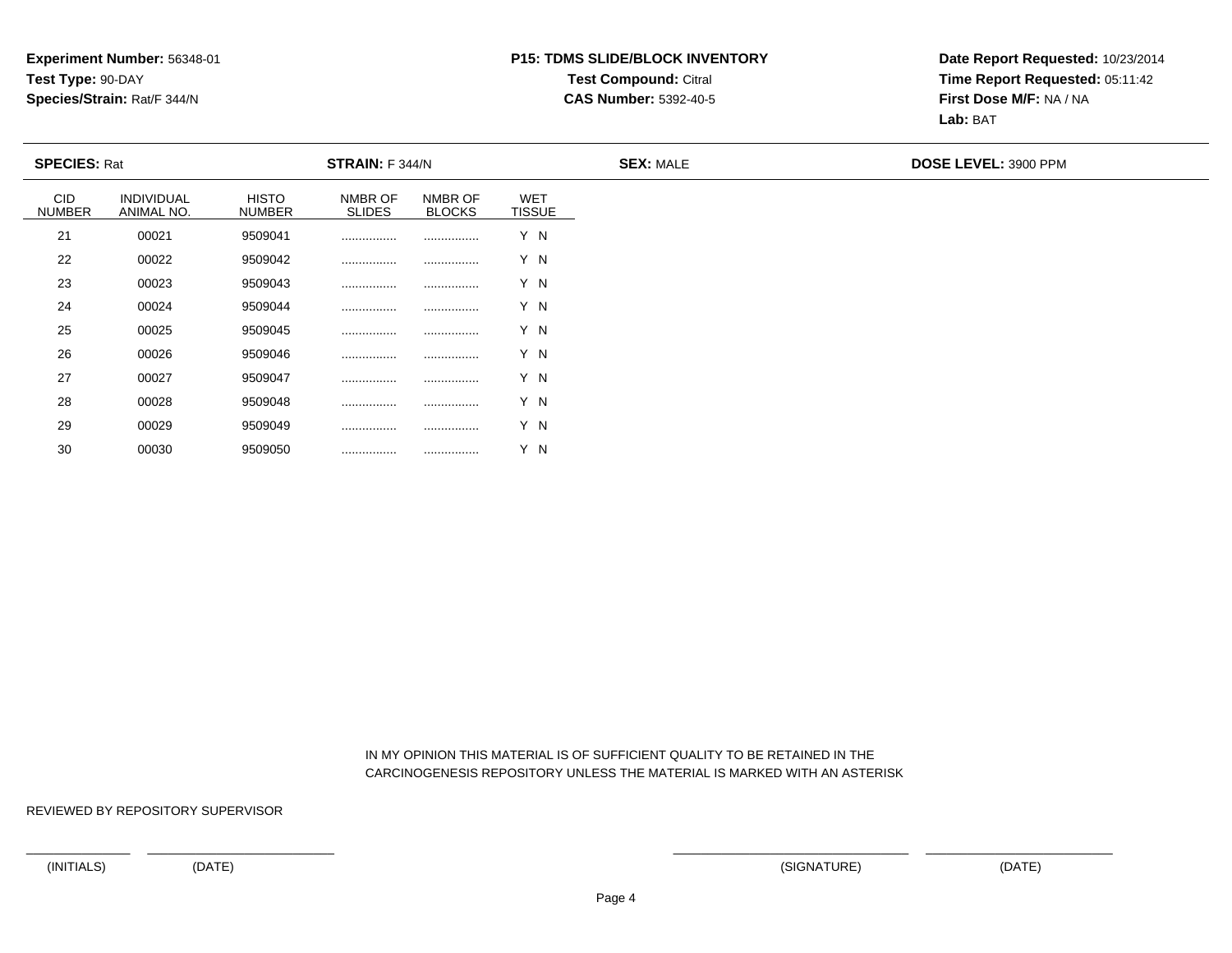## **P15: TDMS SLIDE/BLOCK INVENTORYTest Compound:** Citral **CAS Number:** 5392-40-5

**Date Report Requested:** 10/23/2014**Time Report Requested:** 05:11:42**First Dose M/F:** NA / NA**Lab:** BAT

| <b>SPECIES: Rat</b>         |                                 |                               | STRAIN: F 344/N          |                          |                             | <b>SEX: MALE</b> | DOSE LEVEL: 7800 PPM |
|-----------------------------|---------------------------------|-------------------------------|--------------------------|--------------------------|-----------------------------|------------------|----------------------|
| <b>CID</b><br><b>NUMBER</b> | <b>INDIVIDUAL</b><br>ANIMAL NO. | <b>HISTO</b><br><b>NUMBER</b> | NMBR OF<br><b>SLIDES</b> | NMBR OF<br><b>BLOCKS</b> | <b>WET</b><br><b>TISSUE</b> |                  |                      |
| 31                          | 00031                           | 9509051                       |                          |                          | Y N                         |                  |                      |
| 32                          | 00032                           | 9509052                       |                          |                          | Y N                         |                  |                      |
| 33                          | 00033                           | 9509053                       |                          |                          | Y N                         |                  |                      |
| 34                          | 00034                           | 9509054                       | .                        |                          | Y N                         |                  |                      |
| 35                          | 00035                           | 9509055                       |                          |                          | Y N                         |                  |                      |
| 36                          | 00036                           | 9509056                       |                          |                          | Y N                         |                  |                      |
| 37                          | 00037                           | 9509057                       |                          |                          | Y N                         |                  |                      |
| 38                          | 00038                           | 9509058                       |                          |                          | Y N                         |                  |                      |
| 39                          | 00039                           | 9509059                       |                          |                          | Y N                         |                  |                      |

 IN MY OPINION THIS MATERIAL IS OF SUFFICIENT QUALITY TO BE RETAINED IN THECARCINOGENESIS REPOSITORY UNLESS THE MATERIAL IS MARKED WITH AN ASTERISK

REVIEWED BY REPOSITORY SUPERVISOR

40

<sup>00040</sup> <sup>9509060</sup> ................ ................ Y N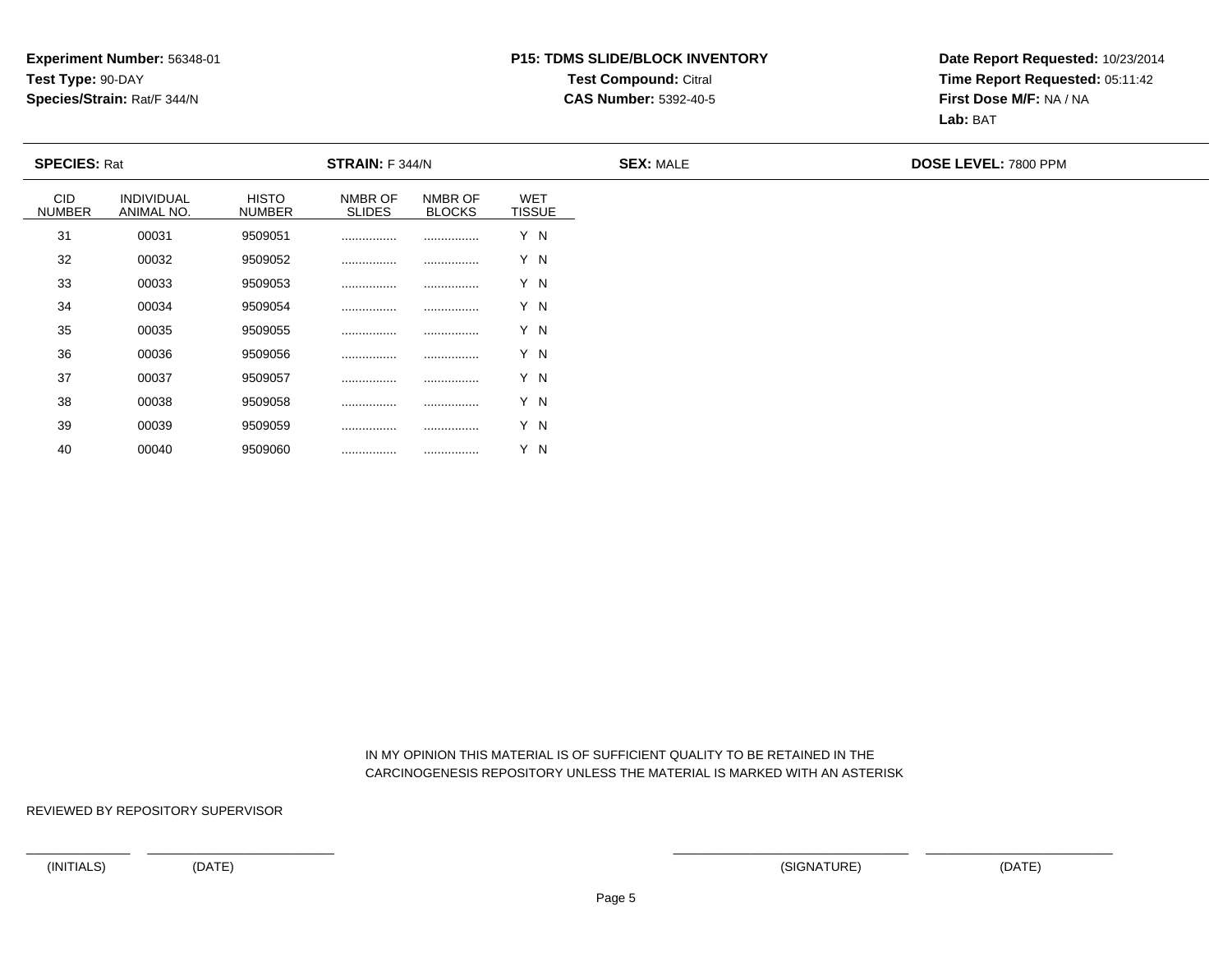## **P15: TDMS SLIDE/BLOCK INVENTORYTest Compound:** Citral **CAS Number:** 5392-40-5

**Date Report Requested:** 10/23/2014**Time Report Requested:** 05:11:42**First Dose M/F:** NA / NA**Lab:** BAT

| <b>SPECIES: Rat</b>         |                                 |                               | STRAIN: F 344/N          |                          |                             | <b>SEX: MALE</b> | DOSE LEVEL: 15600 PPM |
|-----------------------------|---------------------------------|-------------------------------|--------------------------|--------------------------|-----------------------------|------------------|-----------------------|
| <b>CID</b><br><b>NUMBER</b> | <b>INDIVIDUAL</b><br>ANIMAL NO. | <b>HISTO</b><br><b>NUMBER</b> | NMBR OF<br><b>SLIDES</b> | NMBR OF<br><b>BLOCKS</b> | <b>WET</b><br><b>TISSUE</b> |                  |                       |
| 41                          | 00041                           | 9509061                       |                          |                          | Y N                         |                  |                       |
| 42                          | 00042                           | 9509062                       |                          |                          | Y N                         |                  |                       |
| 43                          | 00043                           | 9509063                       |                          |                          | Y N                         |                  |                       |
| 44                          | 00044                           | 9509064                       |                          |                          | Y N                         |                  |                       |
| 45                          | 00045                           | 9509065                       |                          |                          | Y N                         |                  |                       |
| 46                          | 00046                           | 9509066                       |                          |                          | Y N                         |                  |                       |
| 47                          | 00047                           | 9509067                       |                          |                          | Y N                         |                  |                       |
| 48                          | 00048                           | 9509068                       |                          |                          | Y N                         |                  |                       |
| 49                          | 00049                           | 9509069                       |                          |                          | Y N                         |                  |                       |

 IN MY OPINION THIS MATERIAL IS OF SUFFICIENT QUALITY TO BE RETAINED IN THECARCINOGENESIS REPOSITORY UNLESS THE MATERIAL IS MARKED WITH AN ASTERISK

REVIEWED BY REPOSITORY SUPERVISOR

50

<sup>00050</sup> <sup>9509070</sup> ................ ................ Y N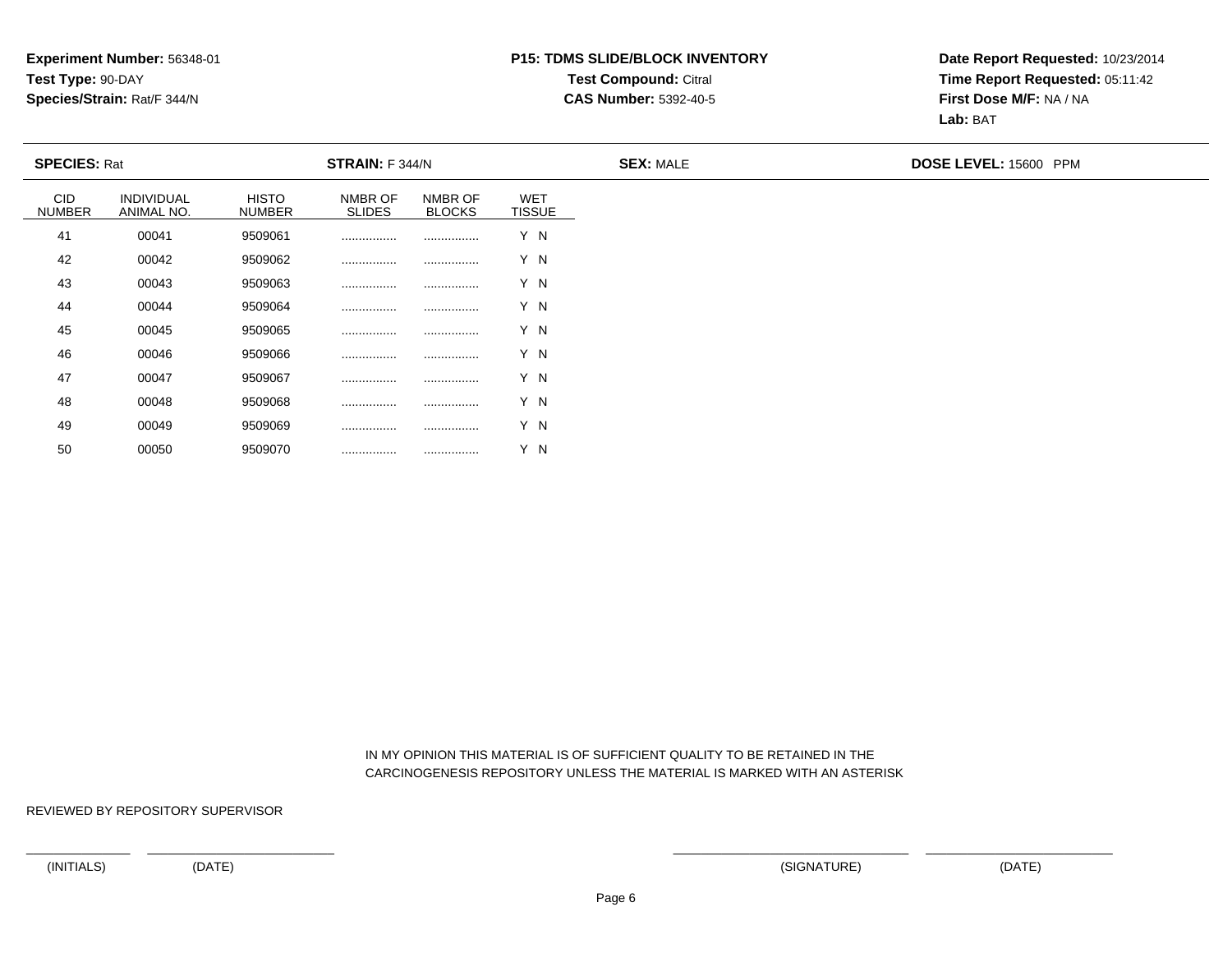## **P15: TDMS SLIDE/BLOCK INVENTORYTest Compound:** Citral **CAS Number:** 5392-40-5

**Date Report Requested:** 10/23/2014**Time Report Requested:** 05:11:42**First Dose M/F:** NA / NA**Lab:** BAT

| <b>SPECIES: Rat</b>         |                          |                               | <b>STRAIN:</b> F 344/N   |                          |                             | <b>SEX: MALE</b> | DOSE LEVEL: 31300 PPM |
|-----------------------------|--------------------------|-------------------------------|--------------------------|--------------------------|-----------------------------|------------------|-----------------------|
| <b>CID</b><br><b>NUMBER</b> | INDIVIDUAL<br>ANIMAL NO. | <b>HISTO</b><br><b>NUMBER</b> | NMBR OF<br><b>SLIDES</b> | NMBR OF<br><b>BLOCKS</b> | <b>WET</b><br><b>TISSUE</b> |                  |                       |
| 51                          | 00051                    | 9509071                       |                          |                          | Y N                         |                  |                       |
| 52                          | 00052                    | 9509072                       |                          |                          | Y N                         |                  |                       |
| 53                          | 00053                    | 9509073                       |                          |                          | Y N                         |                  |                       |
| 54                          | 00054                    | 9509074                       |                          |                          | Y N                         |                  |                       |
| 55                          | 00055                    | 9509075                       |                          |                          | Y N                         |                  |                       |
| 56                          | 00056                    | 9509076                       |                          |                          | Y N                         |                  |                       |
| 57                          | 00057                    | 9509077                       |                          |                          | Y N                         |                  |                       |
| 58                          | 00058                    | 9509078                       |                          |                          | Y N                         |                  |                       |
| 59                          | 00059                    | 9509079                       |                          |                          | Y N                         |                  |                       |

 IN MY OPINION THIS MATERIAL IS OF SUFFICIENT QUALITY TO BE RETAINED IN THECARCINOGENESIS REPOSITORY UNLESS THE MATERIAL IS MARKED WITH AN ASTERISK

REVIEWED BY REPOSITORY SUPERVISOR

60

<sup>00060</sup> <sup>9509080</sup> ................ ................ Y N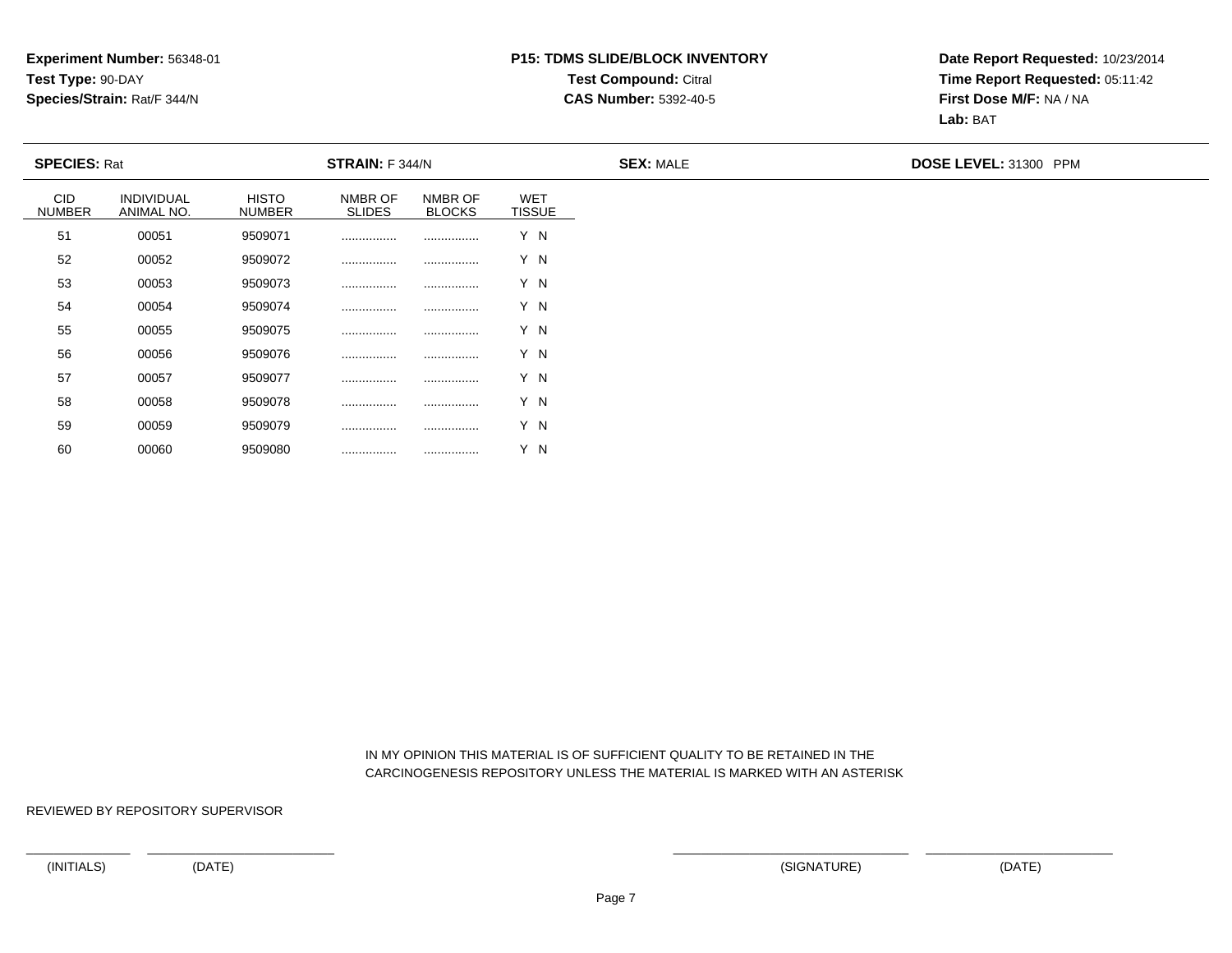## **P15: TDMS SLIDE/BLOCK INVENTORYTest Compound:** Citral **CAS Number:** 5392-40-5

**Date Report Requested:** 10/23/2014**Time Report Requested:** 05:11:42**First Dose M/F:** NA / NA**Lab:** BAT

| <b>SPECIES: Rat</b>         |                                 |                               | <b>STRAIN:</b> F 344/N   |                          |                             | <b>SEX: FEMALE</b> | <b>DOSE LEVEL: UNTREAT CONTROL</b> |
|-----------------------------|---------------------------------|-------------------------------|--------------------------|--------------------------|-----------------------------|--------------------|------------------------------------|
| <b>CID</b><br><b>NUMBER</b> | <b>INDIVIDUAL</b><br>ANIMAL NO. | <b>HISTO</b><br><b>NUMBER</b> | NMBR OF<br><b>SLIDES</b> | NMBR OF<br><b>BLOCKS</b> | <b>WET</b><br><b>TISSUE</b> |                    |                                    |
| 61                          | 00061                           | 9509081                       |                          |                          | Y N                         |                    |                                    |
| 62                          | 00062                           | 9509082                       |                          |                          | Y N                         |                    |                                    |
| 63                          | 00063                           | 9509083                       |                          |                          | Y N                         |                    |                                    |
| 64                          | 00064                           | 9509084                       |                          |                          | Y N                         |                    |                                    |
| 65                          | 00065                           | 9509085                       |                          |                          | Y N                         |                    |                                    |
| 66                          | 00066                           | 9509086                       |                          |                          | Y N                         |                    |                                    |
| 67                          | 00067                           | 9509087                       |                          |                          | Y N                         |                    |                                    |
| 68                          | 00068                           | 9509088                       |                          |                          | Y N                         |                    |                                    |
| 69                          | 00069                           | 9509089                       |                          |                          | Y N                         |                    |                                    |

 IN MY OPINION THIS MATERIAL IS OF SUFFICIENT QUALITY TO BE RETAINED IN THECARCINOGENESIS REPOSITORY UNLESS THE MATERIAL IS MARKED WITH AN ASTERISK

REVIEWED BY REPOSITORY SUPERVISOR

70

<sup>00070</sup> <sup>9509090</sup> ................ ................ Y N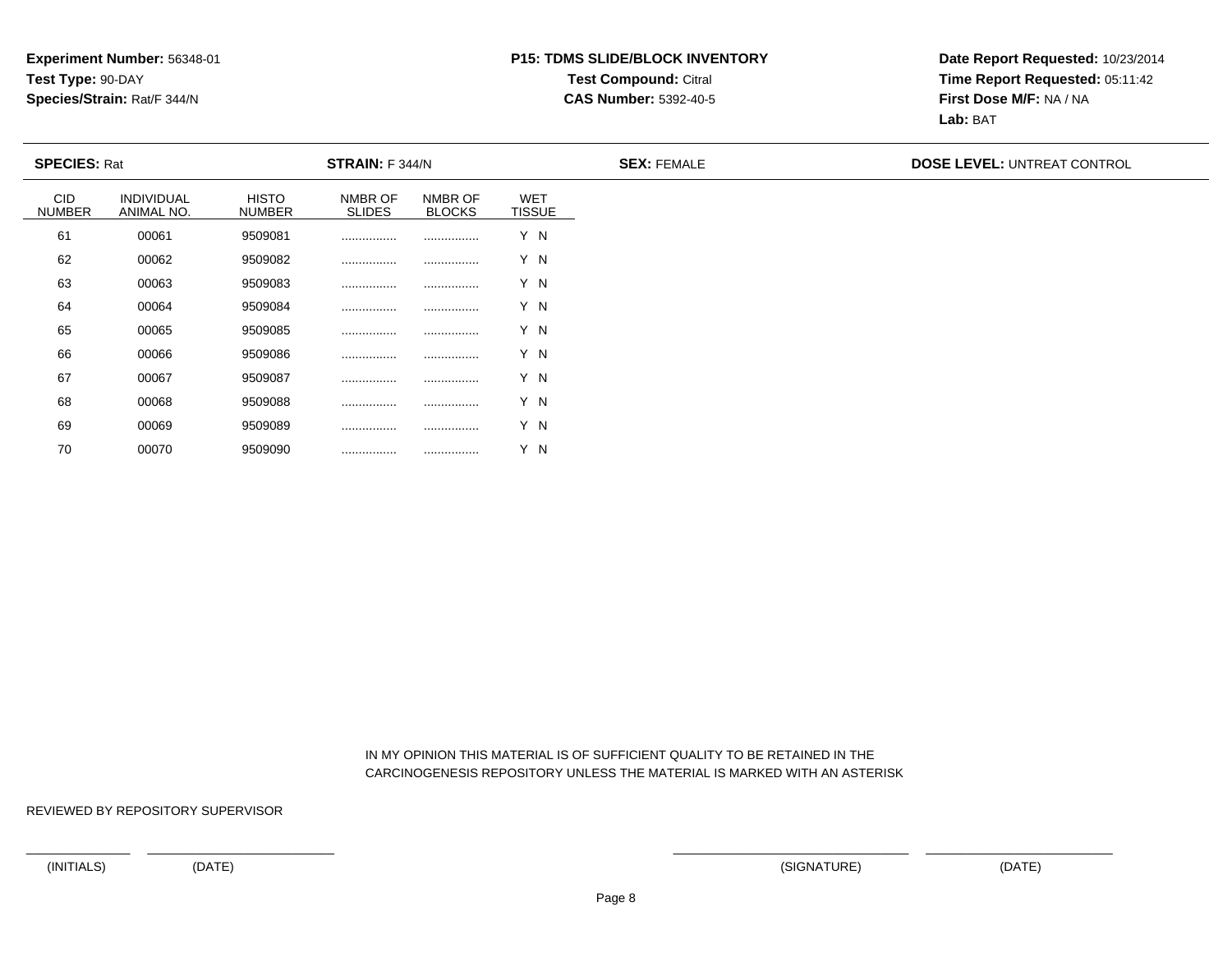## **P15: TDMS SLIDE/BLOCK INVENTORYTest Compound:** Citral **CAS Number:** 5392-40-5

**Date Report Requested:** 10/23/2014**Time Report Requested:** 05:11:42**First Dose M/F:** NA / NA**Lab:** BAT

| <b>SPECIES: Rat</b>         |                          |                               | <b>STRAIN:</b> F 344/N   |                          |                             | <b>SEX: FEMALE</b> | <b>DOSE LEVEL: VEHICLE CONTROL</b> |
|-----------------------------|--------------------------|-------------------------------|--------------------------|--------------------------|-----------------------------|--------------------|------------------------------------|
| <b>CID</b><br><b>NUMBER</b> | INDIVIDUAL<br>ANIMAL NO. | <b>HISTO</b><br><b>NUMBER</b> | NMBR OF<br><b>SLIDES</b> | NMBR OF<br><b>BLOCKS</b> | <b>WET</b><br><b>TISSUE</b> |                    |                                    |
| 71                          | 00071                    | 9509091                       |                          |                          | Y N                         |                    |                                    |
| 72                          | 00072                    | 9509092                       |                          |                          | Y N                         |                    |                                    |
| 73                          | 00073                    | 9509093                       |                          |                          | Y N                         |                    |                                    |
| 74                          | 00074                    | 9509094                       |                          |                          | Y N                         |                    |                                    |
| 75                          | 00075                    | 9509095                       |                          |                          | Y N                         |                    |                                    |
| 76                          | 00076                    | 9509096                       |                          |                          | Y N                         |                    |                                    |
| 77                          | 00077                    | 9509097                       |                          |                          | Y N                         |                    |                                    |
| 78                          | 00078                    | 9509098                       |                          |                          | Y N                         |                    |                                    |
| 79                          | 00079                    | 9509099                       |                          |                          | Y N                         |                    |                                    |

 IN MY OPINION THIS MATERIAL IS OF SUFFICIENT QUALITY TO BE RETAINED IN THECARCINOGENESIS REPOSITORY UNLESS THE MATERIAL IS MARKED WITH AN ASTERISK

REVIEWED BY REPOSITORY SUPERVISOR

80

<sup>00080</sup> <sup>9509100</sup> ................ ................ Y N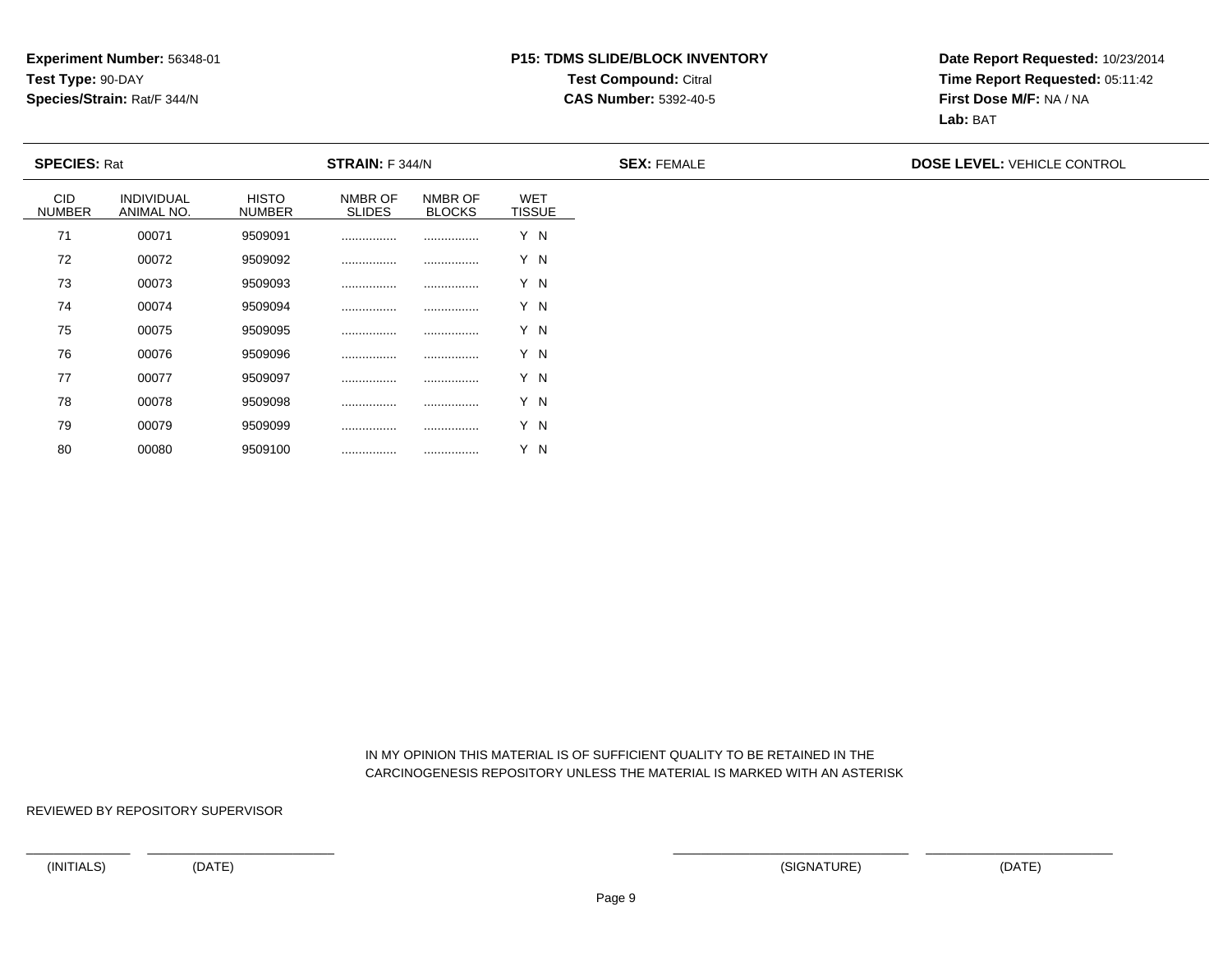## **P15: TDMS SLIDE/BLOCK INVENTORYTest Compound:** Citral **CAS Number:** 5392-40-5

**Date Report Requested:** 10/23/2014**Time Report Requested:** 05:11:42**First Dose M/F:** NA / NA**Lab:** BAT

| <b>SPECIES: Rat</b>         |                          |                               | <b>STRAIN: F 344/N</b>   |                          |                             | <b>SEX: FEMALE</b> | DOSE LEVEL: 3900 PPM |
|-----------------------------|--------------------------|-------------------------------|--------------------------|--------------------------|-----------------------------|--------------------|----------------------|
| <b>CID</b><br><b>NUMBER</b> | INDIVIDUAL<br>ANIMAL NO. | <b>HISTO</b><br><b>NUMBER</b> | NMBR OF<br><b>SLIDES</b> | NMBR OF<br><b>BLOCKS</b> | <b>WET</b><br><b>TISSUE</b> |                    |                      |
| 90                          | 00090                    | 9509110                       |                          |                          | Y N                         |                    |                      |
|                             | 00082                    |                               |                          |                          | Y N                         |                    |                      |
|                             | 00083                    |                               |                          |                          | Y N                         |                    |                      |
|                             | 00084                    |                               |                          |                          | Y N                         |                    |                      |
|                             | 00086                    |                               |                          |                          | Y N                         |                    |                      |
|                             | 00087                    |                               |                          |                          | Y N                         |                    |                      |
|                             | 00088                    |                               |                          |                          | Y N                         |                    |                      |
|                             | 00089                    |                               |                          |                          | Y N                         |                    |                      |
|                             | 00081                    |                               |                          |                          | Y N                         |                    |                      |

 IN MY OPINION THIS MATERIAL IS OF SUFFICIENT QUALITY TO BE RETAINED IN THECARCINOGENESIS REPOSITORY UNLESS THE MATERIAL IS MARKED WITH AN ASTERISK

REVIEWED BY REPOSITORY SUPERVISOR

00085

................ ................ ................ Y N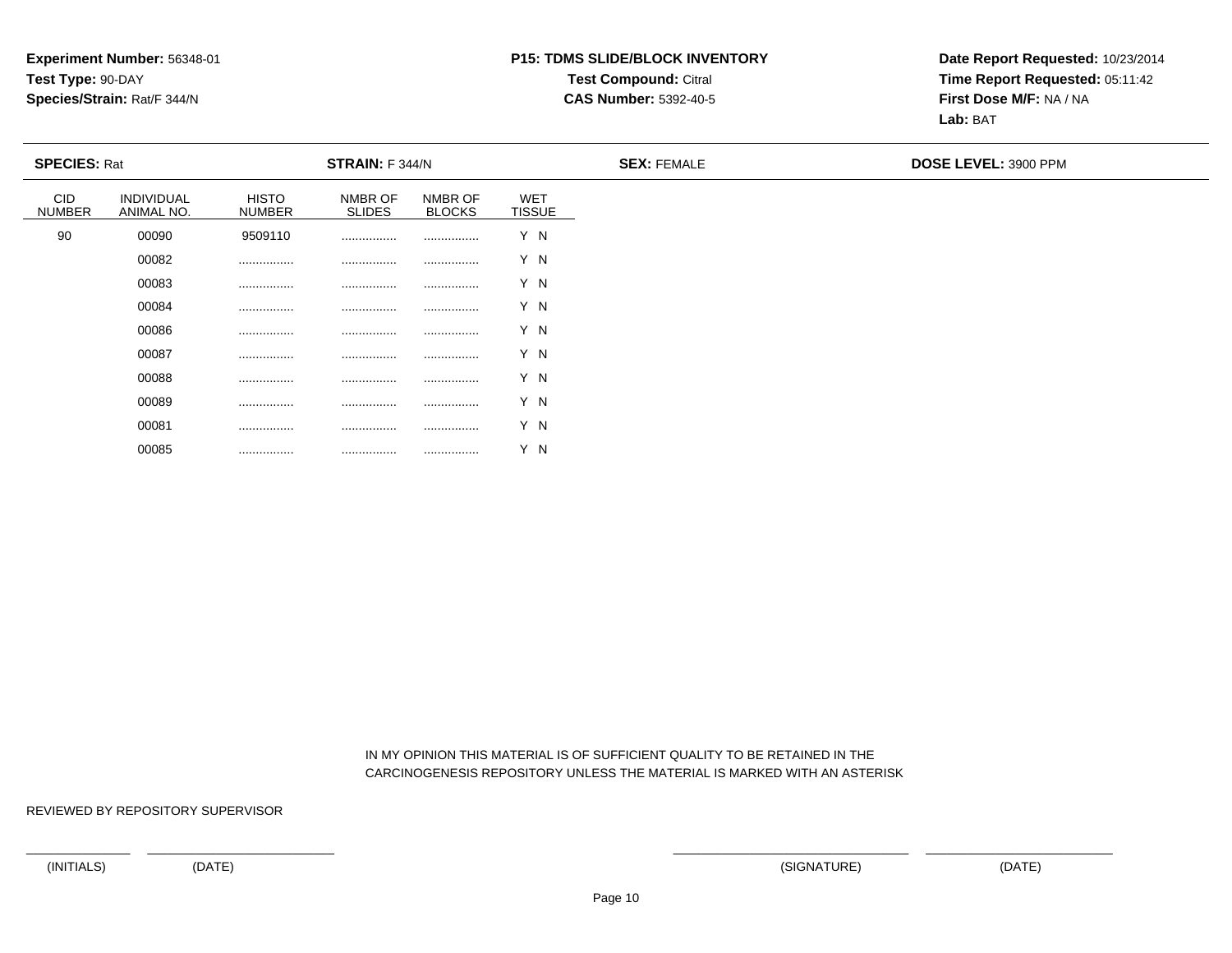## **P15: TDMS SLIDE/BLOCK INVENTORYTest Compound:** Citral **CAS Number:** 5392-40-5

**Date Report Requested:** 10/23/2014**Time Report Requested:** 05:11:42**First Dose M/F:** NA / NA**Lab:** BAT

| <b>SPECIES: Rat</b>         |                          |                               | <b>STRAIN:</b> F 344/N   |                          |                             | <b>SEX: FEMALE</b> | <b>DOSE LEVEL: 7800 PPM</b> |
|-----------------------------|--------------------------|-------------------------------|--------------------------|--------------------------|-----------------------------|--------------------|-----------------------------|
| <b>CID</b><br><b>NUMBER</b> | INDIVIDUAL<br>ANIMAL NO. | <b>HISTO</b><br><b>NUMBER</b> | NMBR OF<br><b>SLIDES</b> | NMBR OF<br><b>BLOCKS</b> | <b>WET</b><br><b>TISSUE</b> |                    |                             |
| 91                          | 00091                    | 9509111                       |                          |                          | Y N                         |                    |                             |
| 92                          | 00092                    | 9509112                       |                          |                          | Y N                         |                    |                             |
| 93                          | 00093                    | 9509113                       |                          |                          | Y N                         |                    |                             |
| 94                          | 00094                    | 9509114                       |                          |                          | Y N                         |                    |                             |
| 95                          | 00095                    | 9509115                       |                          |                          | Y N                         |                    |                             |
| 96                          | 00096                    | 9509116                       |                          |                          | Y N                         |                    |                             |
| 97                          | 00097                    | 9509117                       |                          |                          | Y N                         |                    |                             |
| 98                          | 00098                    | 9509118                       |                          |                          | Y N                         |                    |                             |
| 99                          | 00099                    | 9509119                       |                          |                          | Y N                         |                    |                             |

 IN MY OPINION THIS MATERIAL IS OF SUFFICIENT QUALITY TO BE RETAINED IN THECARCINOGENESIS REPOSITORY UNLESS THE MATERIAL IS MARKED WITH AN ASTERISK

REVIEWED BY REPOSITORY SUPERVISOR

100

<sup>00100</sup> <sup>9509120</sup> ................ ................ Y N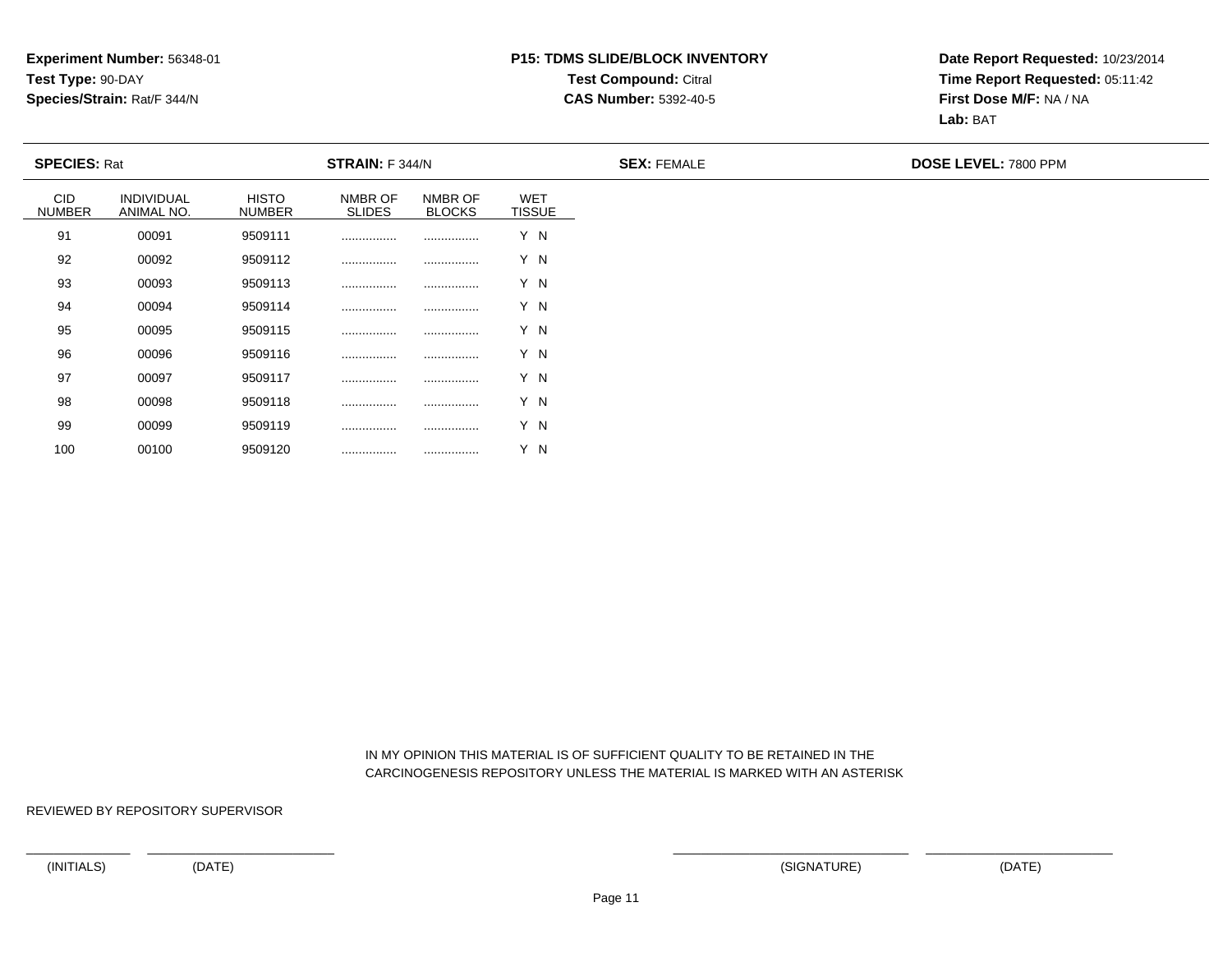## **P15: TDMS SLIDE/BLOCK INVENTORYTest Compound:** Citral **CAS Number:** 5392-40-5

**Date Report Requested:** 10/23/2014**Time Report Requested:** 05:11:42**First Dose M/F:** NA / NA**Lab:** BAT

| <b>SPECIES: Rat</b>         |                          |                               | <b>STRAIN: F 344/N</b>   |                          |                             | <b>SEX: FEMALE</b> | DOSE LEVEL: 15600 PPM |
|-----------------------------|--------------------------|-------------------------------|--------------------------|--------------------------|-----------------------------|--------------------|-----------------------|
| <b>CID</b><br><b>NUMBER</b> | INDIVIDUAL<br>ANIMAL NO. | <b>HISTO</b><br><b>NUMBER</b> | NMBR OF<br><b>SLIDES</b> | NMBR OF<br><b>BLOCKS</b> | <b>WET</b><br><b>TISSUE</b> |                    |                       |
| 101                         | 00101                    | 9509121                       |                          |                          | Y N                         |                    |                       |
| 102                         | 00102                    | 9509122                       |                          |                          | Y N                         |                    |                       |
| 103                         | 00103                    | 9509123                       |                          |                          | Y N                         |                    |                       |
| 104                         | 00104                    | 9509124                       |                          |                          | Y N                         |                    |                       |
| 105                         | 00105                    | 9509125                       |                          |                          | Y N                         |                    |                       |
| 106                         | 00106                    | 9509126                       |                          |                          | Y N                         |                    |                       |
| 107                         | 00107                    | 9509127                       |                          |                          | Y N                         |                    |                       |
| 108                         | 00108                    | 9509128                       |                          |                          | Y N                         |                    |                       |
| 109                         | 00109                    | 9509129                       |                          |                          | Y N                         |                    |                       |
| 110                         | 00110                    | 9509130                       |                          |                          | Y N                         |                    |                       |

 IN MY OPINION THIS MATERIAL IS OF SUFFICIENT QUALITY TO BE RETAINED IN THECARCINOGENESIS REPOSITORY UNLESS THE MATERIAL IS MARKED WITH AN ASTERISK

REVIEWED BY REPOSITORY SUPERVISOR